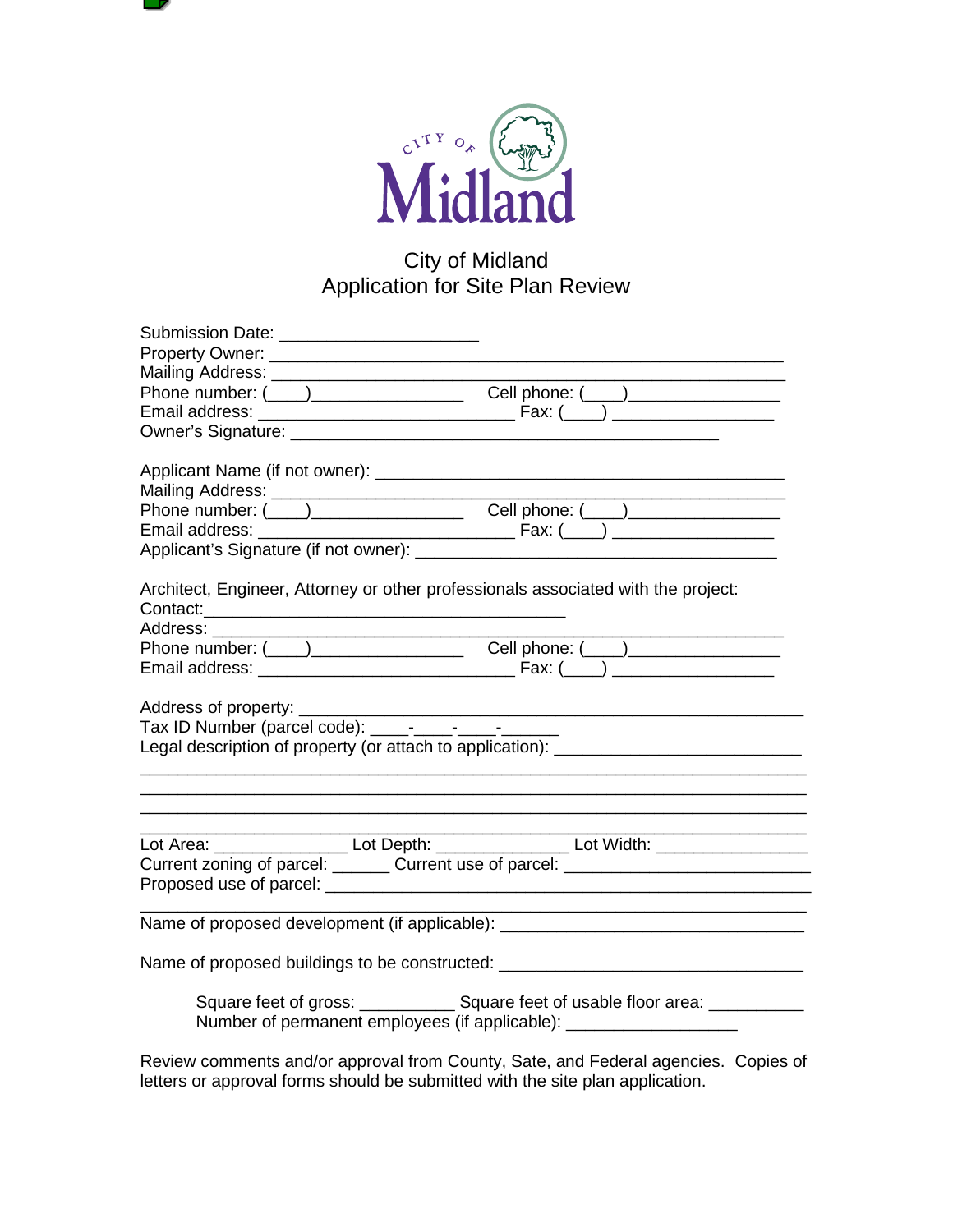The following items must also be included with this completed application:

- 1. One (1) completed and signed copy of the Application for Site Plan Review,
- 2. Five (5) legible copies of the site plan on sheets at least 24 inches by 36 inches, two (2) copies of the site plan on sheets at least 11 inches by 17 inches, and one (1) digital copy of the site plan when available. See the attached Site Plan Review Checklist (Section 27.05) for specific details of what must be included on the Site Plan. The Site Plan must comply with the Standards of Site Plan Approval (Section 27.06).
- 3. Evidence shall be submitted to show that the plans have been submitted to governmental agencies that have jurisdiction over any part of the development, including, but not necessarily limited to: Midland County Road Commission, Midland County Drain Commissioner, Midland County Health Department, Michigan Department of Transportation, Michigan Department of Natural Resources, and the Michigan Department of Environmental Quality.
- 4. The required review fee of \$150 as established by Chapter 21 of the City of Midland Code of Ordinances.

These materials shall be submitted to the City Planning Department at least twenty-eight (28) days prior to the Planning Commission meeting at which the review is requested.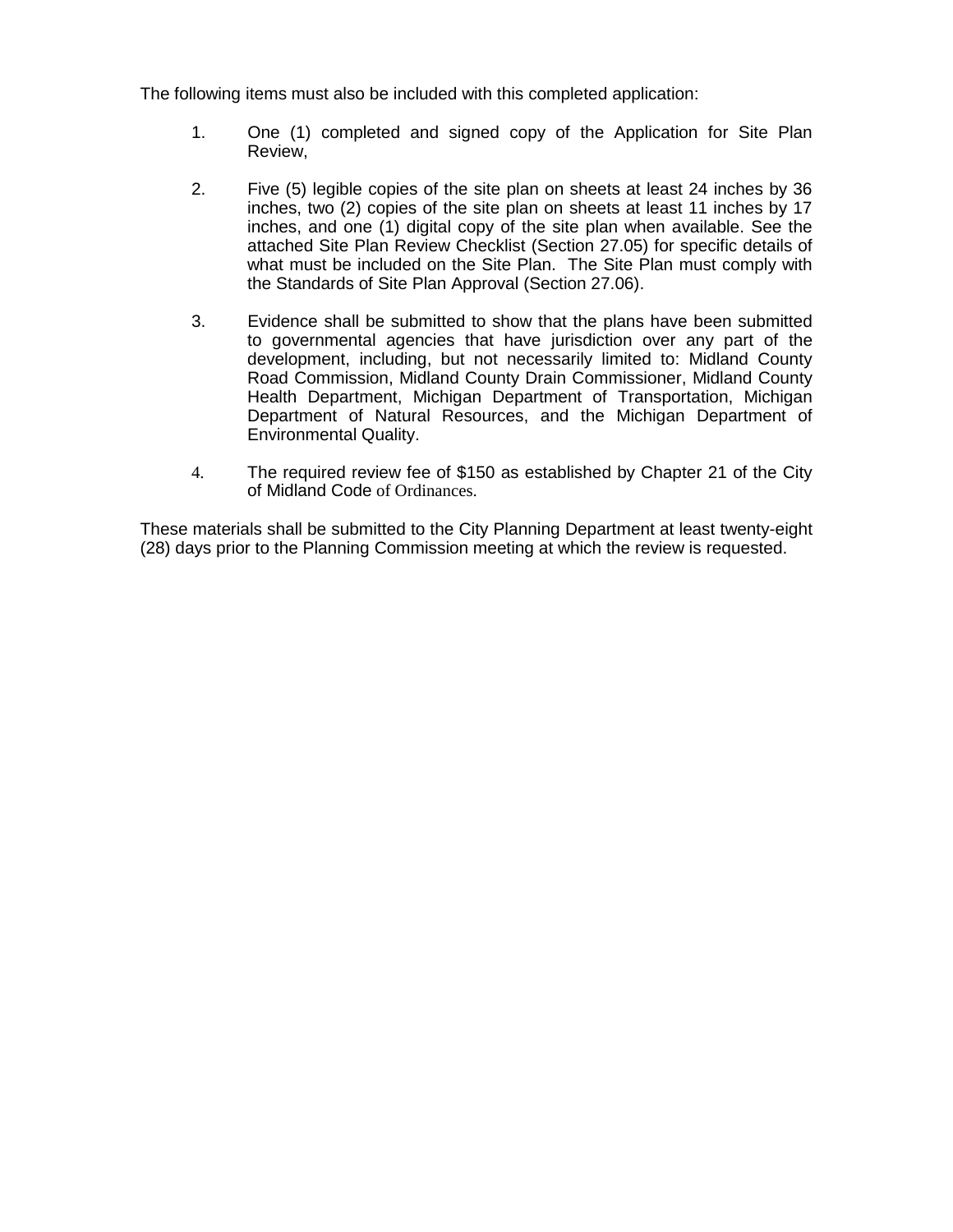# **SITE PLAN REVIEW CHECKLIST**

Where applicable, the following information shall be included on all site plans or supporting documentation:

### **A. Application**

The application shall contain the following information at minimum:

- 1. Applicant's name, address, phone number, fax number, and e-mail address.
- 2. Name, address and signature of property owner, if different from applicant.
- 3. Common description of property and complete legal description including the Tax Identification number.
- 4. Dimensions of land and total acreage.
- 5. Existing zoning of applicant's parcel and surrounding land.
- 6. Existing use of the applicant's parcel and surrounding land.
- 7. Proposed use of land and name of proposed development, if applicable.
- 8. Proposed buildings to be constructed, including square feet of gross and usable floor area.
- 9. Number of permanent employees, if applicable.
- 10. Names, addresses, and telephone numbers of engineers, attorneys, architects, and other professionals associated with the project.
- 11. Review comments and/or approvals from County, State, and Federal agencies. Copies of letters or approval forms should be submitted with the site plan application.

### **B. Descriptive and Identification Data**

Site plans shall consist of an overall plan for the entire development, drawn to a scale of not less than 1 inch = 20 feet for property less than 1 acre, 1 inch = 30 feet for property larger than 1 acre but less than 3 acres, and 1 inch = 50 feet for property larger than 3 acres, unless another scale is approved by the Planning and Community Development staff. The following descriptive and identification information shall be included on all plans:

- 1. Applicant's name and address, and telephone number.
- 2. Title block indicating the name of the development.
- 3. Scale.
- 4. North point.
- 5. Dates of submission and revisions (month, day, year).
- 6. Location map with north point.
- 7. Legal and common description of property, including acreage.
- 8. The dimensions of all lots and property lines, showing the relationship of the site to abutting properties. If the site is a part of a larger parcel the plan should indicate the boundaries of total land holding.
- 9. A schedule for completing the project, including the phasing or timing of all proposed developments.
- 10. Identification and seal of architect, engineer, land surveyor, or landscape architect who prepared plan.
- 11. Written description of proposed land use.
- 12. Proximity to driveways serving adjacent parcels.
- 13. Proximity to nearest cross street.
- 14. Notation of any variances which have been granted or will be sought.
- 15. Net acreage (minus rights-of-way and bodies of water) and total acreage, to the nearest 1/10 acre.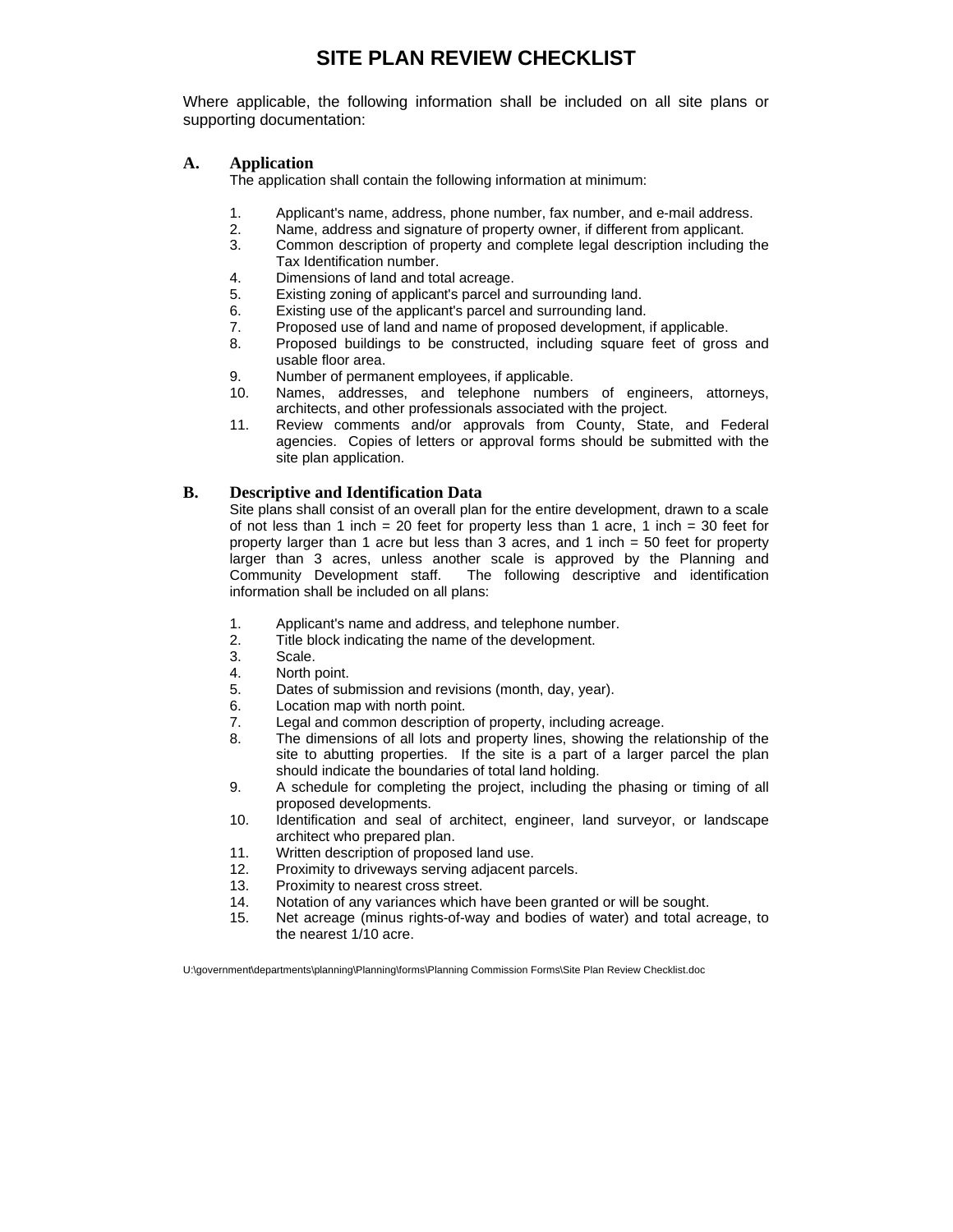# **SITE PLAN REVIEW CHECKLIST**

### **C. Site Data**

- 1. Existing lot lines, building lines, structures, parking areas, and other improvements on the site and within fifty (50) feet of the site.
- 2. Front, side, and rear setback dimensions.
- 3. Topography on the site and within fifty (50) feet of the site at two foot contour intervals, referenced to a U.S.G.S. benchmark.
- 4. Proposed site features, including buildings, roadway widths and names, and parking areas.
- 5. Dimensions and centerlines of existing and proposed roads and road rights-ofway.
- 6. Proposed vehicular circulation system, including location of driveway entrances, roads, and on-site driveways.
- 7. The location of all driveways on all adjacent and abutting properties within 300 ft. of the property lines.
- 8. Typical cross-section of proposed roads and driveways.
- 9. Location of existing drainage courses, floodplains, lakes and streams, with elevations.
- 10. Location of wetland boundaries, if state-regulated and name of person who staked the boundaries and his /her qualifications.
- 11. Location of existing and proposed interior sidewalks and sidewalks in the road right-of-way.
- 12. Exterior lighting locations and method of shielding lights from shining off the site.
- 13. Photometric plan showing all lighting on the site (including decorative lighting).
- 14. Trash receptacle locations and method of screening, if applicable.
- 15. Transformer pad location and method of screening, if applicable.
- 16. Parking spaces, typical dimensions of all spaces (including barrier-free spaces), indication of total number of spaces, drives, and method of surfacing.
- 17. Information needed to calculate required parking in accordance with Zoning Ordinance standards (e.g., building square footage, number of employees).
- 18. Information needed to determine compliance with all sign regulations, if applicable, as set forth in Article 8.00.
- 19. The location of lawns and landscaped areas.
- 20. Landscape plan, including location, size, type and quantity of proposed shrubs, trees and other live plant material and the location, sizes, and types of existing trees five (5) inches or greater in caliper, measured at four (4) feet above native grade, before and after proposed development.
- 21. Cross-section or slope of proposed berms.
- 22. Location and description of all easements for public rights-of-way, utilities, access, shared access, and drainage.
- 23. Designation of fire lanes.
- 24. Loading/unloading area.
- 25. The location of any outdoor storage and the manner by which it will be screened.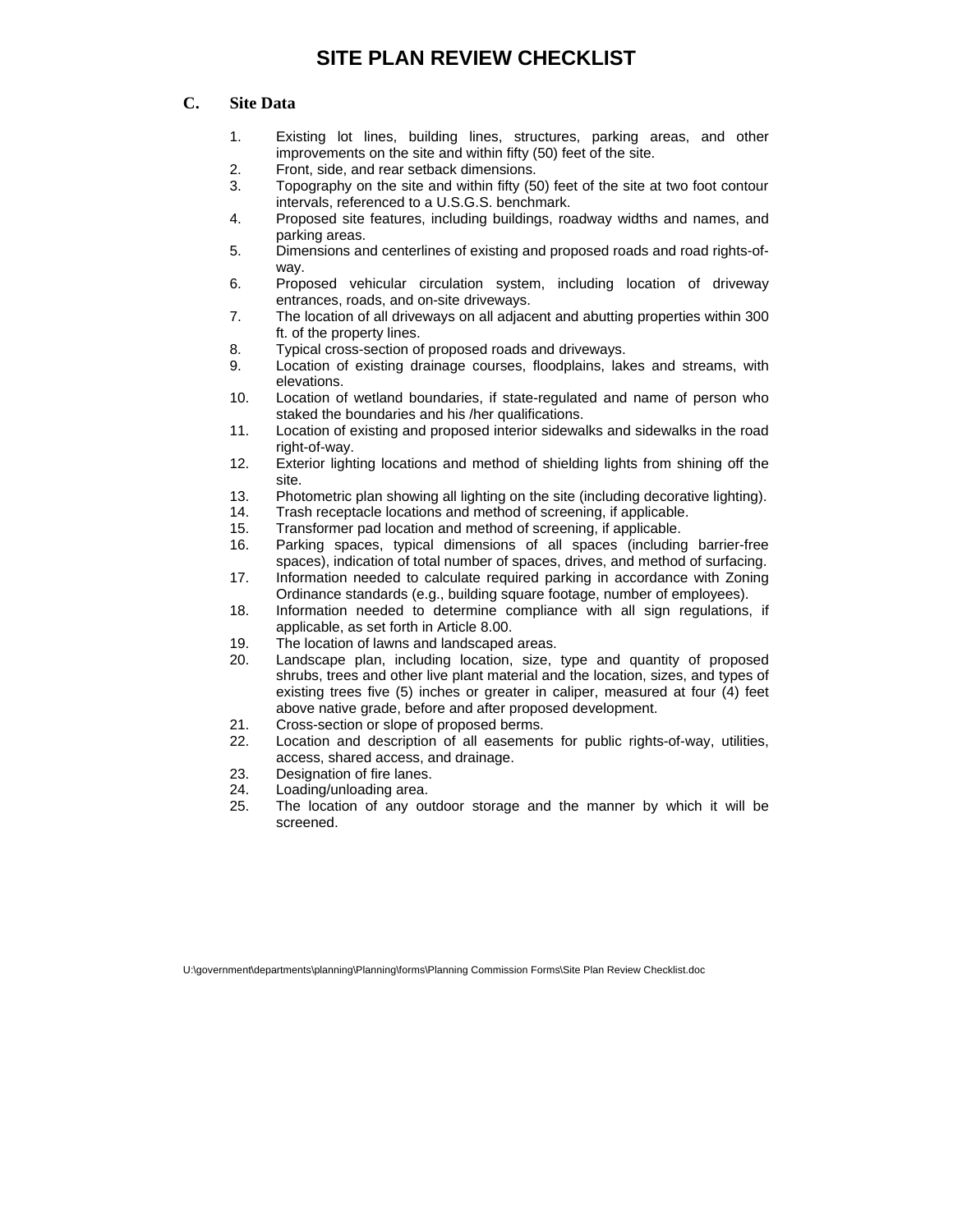## **D. Building and Structure Details**

- 1. Location, height, and outside dimensions of all proposed buildings and structures.
- 2. Indication of the number of stores and number of commercial or office units contained in the building, if applicable.
- 3. Total floor area.
- 4. Location, size, height, and lighting of all proposed signs.
- 5. Proposed fences and walls, including typical cross-section and height above the ground on both sides.
- 6. Building facade elevations.
- 7. Sign elevations and locations.

# **E. Information Concerning Utilities, Drainage, and Related Issues**

- 1. Schematic layout and description of existing and proposed sanitary sewers, sewage treatment systems, water mains, and water service leads; hydrants that would be used by public safety personnel to service the site; storm sewers and drainage facilities, including the location of retention/detention facilities; and the location of gas, electric, and telephone lines.
- 2. General indication of site grading and drainage patterns.
- 3. Types of soils and location of floodplains and wetlands, if applicable.
- 4. Soil erosion and sedimentation control measures.

## **F. Information Concerning Residential Development**

- 1. The number, type and location of each type of residential unit (one bedroom units, two bedroom units, etc.)
- 2. Density calculations (dwelling units per acre).
- 3. Lot coverage calculations.
- 4. Impervious surface calculations.
- 5. Floor plans of typical buildings with square feet of floor area.
- 6. Garage and carport locations and details, if proposed.
- 7. Sidewalks and trail locations and widths.
- 8. Location and names of roads and internal drives with an indication of how the proposed circulation system will connect with the adjacent public roads.
- 9. Community building locations, dimensions, and facade elevations, if applicable.
- 10. Swimming pool fencing detail, including height and type of fence, if applicable.
- 11. Location and size of recreation open areas.
- 12. Indication of type of recreation facilities proposed for recreation area.
- 13. If common area or community buildings are proposed, then the site plan should indicate the responsibilities of the subdivision or condominium association, property owners, or other public entity, with regard to maintenance of the common areas or community property on a continuing basis.

## **G. Information Applicable to Manufactured or Mobile Home Parks**

1. All information required by Section 16.03.A.1